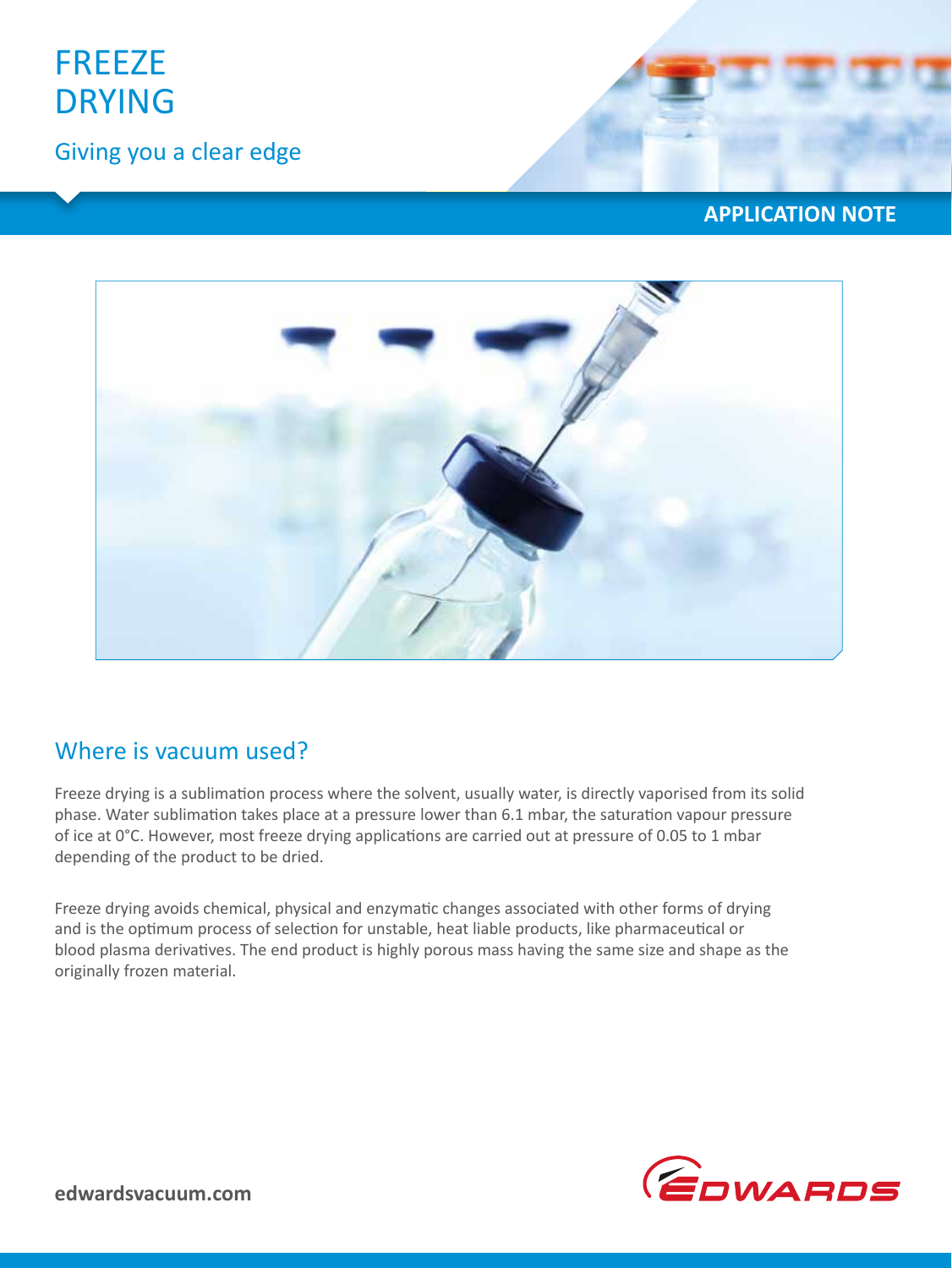# Typical freeze drying system

A freeze dryer consists of a vacuum chamber accommodating refrigerated and heated shelves connected to a refrigerated condenser piped to a vacuum pumping system. Sublimed water is pumped by the refrigerated condensers at ~-70°C.

The vacuum pumping system need to meet the following major requirements:

- Ensure pump down of chamber and condenser to  $\sim$  0.05 mbar in less than 30 minutes
- Ensure fast pump down below 1 mbar
- Ensure final vacuum of 0.01 mbar or lower in the chamber
- Ensure reliability, as loss of vacuum during sublimation process can damage the product or the entire batch
- Provide clean vacuum, especially for pharmaceutical injectable
- Avoid cross contamination between cycles
- Monitor vacuum level to ensure repeatable process performance

# ₩ Vacuum gauge roduct shelves and stoppering Refrigerati<br>Systems

### **Solutions**

### **Dry Pumping systems - Recommended technology**

Recommended Models

GXS dry screw pumps and GMB booster combinations

- GXS160, GXS160/1750
- GXS250, GXS250/2600
- GXS450, GXS450/2600, GXS450/4200
- GXS750, GXS750/2600, GXS750/4200

Benefit: Dry pump systems substantially reduce the maintenance and operating costs

- •A large tolerance to water vapour and solvents traces that may be added to increase solubility
- Clean residual vacuum
- Elimination of oil back streaming which is a source of contamination in the pharmaceutical injectable solution
- No cross contamination due to cleanable internal swept volume

#### **Oil sealed pumping systems - Conventional technology**

#### Conventional Models

E2M two stage oil sealed rotary vane pumps

- E2M40
- E2M80
- E2M175
- E2M275

EH Mechanical booster pumps

- EH250
- EH500
- EH1200
- EH2600
- EH4200

Benefit: Generally, oil sealed pumps have higher operating and maintenance costs. However two stage oil sealed rotary vane pumps have been the conventional technology before the introduction of dry pumping.

- •High ultimate vacuum for optimum final drying
- •High reliability
- •Proven technology in freeze drying processes

#### **edwardsvacuum.com**

- iXL dry pumps
- $\bullet$  iXI 120N
- $\bullet$  iXI 1000N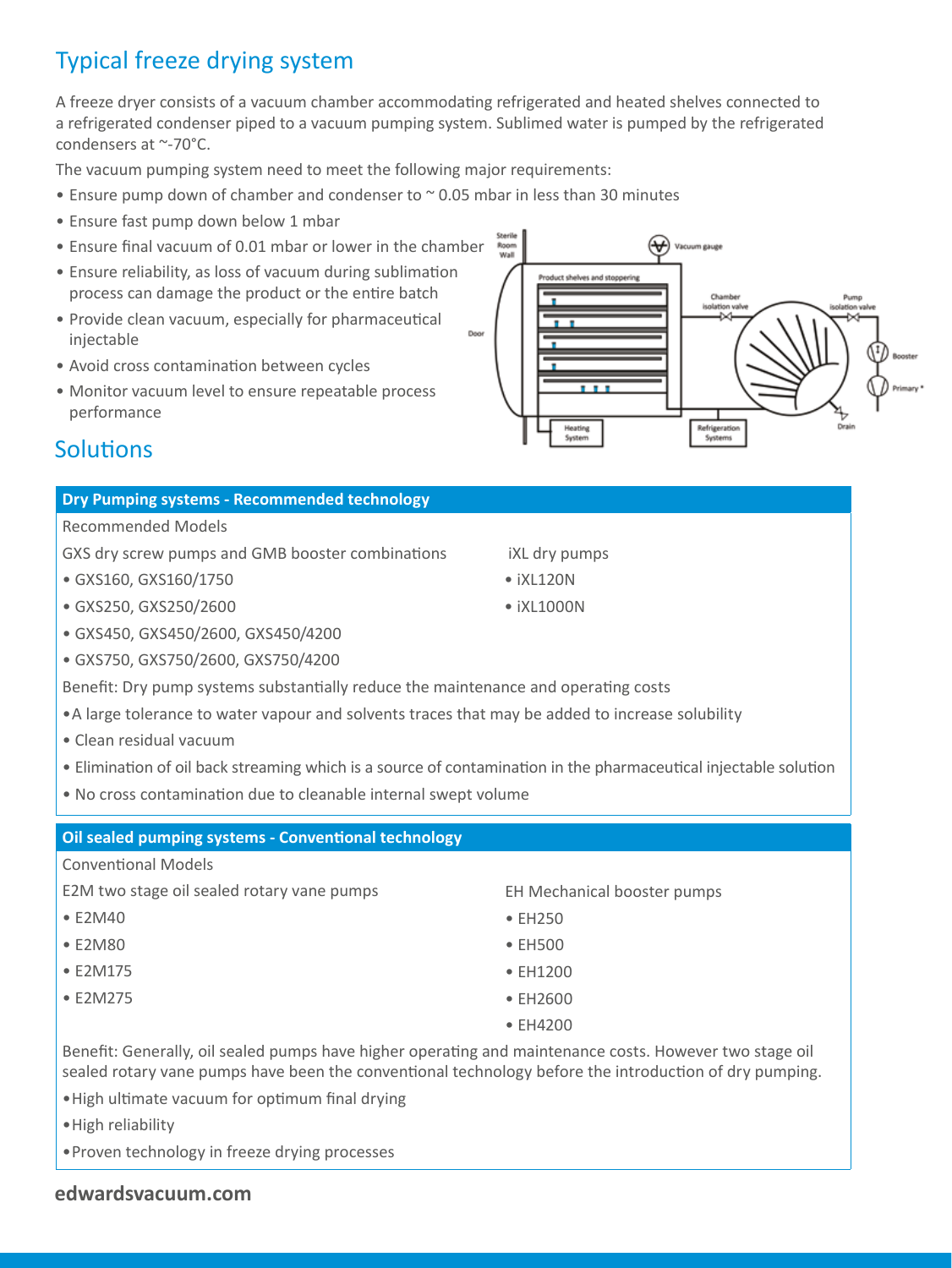# Edwards' Benefits

### GXS dry screw pumps

The GXS range featuring intelligent on-board control has been developed using new variable pitch tapered screw technology for exceptional performance and reliability. Available in pumping speed from 160 m3h-1 to 750 m3h-1 and when combined with GMB vacuum boosters, speeds of up to 3,450 m3h-1 can be achieved.

| <b>Highly reliable</b><br>Ability to handle harsh processes |
|-------------------------------------------------------------|
|                                                             |
| Low maintenance cost                                        |
| No unplanned down-time                                      |
|                                                             |
| <b>Increased productivity</b>                               |
| Longer intervals between services                           |
|                                                             |
| Safe operation, consistent output                           |
| Automated control of your process                           |
|                                                             |
| No loss of expensive products                               |
| Reliable                                                    |
|                                                             |
|                                                             |
| <b>Increased Productivity</b>                               |
| Longer interval between services                            |
|                                                             |



# iXL dry pumps

iXL is the most compact and low energy dry pump option.

It is available as the iXL120N stand-alone unit delivering pumping speed of 110 m<sup>3</sup>h<sup>-1</sup>, or as the iXL1000N combination, which includes an inverter-driven booster delivering 930  $m^3/h^1$  peak pumping speed. Equipped with Intelligent on-board controller, delivers the same benefits of GXS to freeze drying process. In addition:

**Perfect integration in pilot freeze dryers**  Smaller foot print than similar pumping speed

**Comfortable workplace** Extremely quiet running